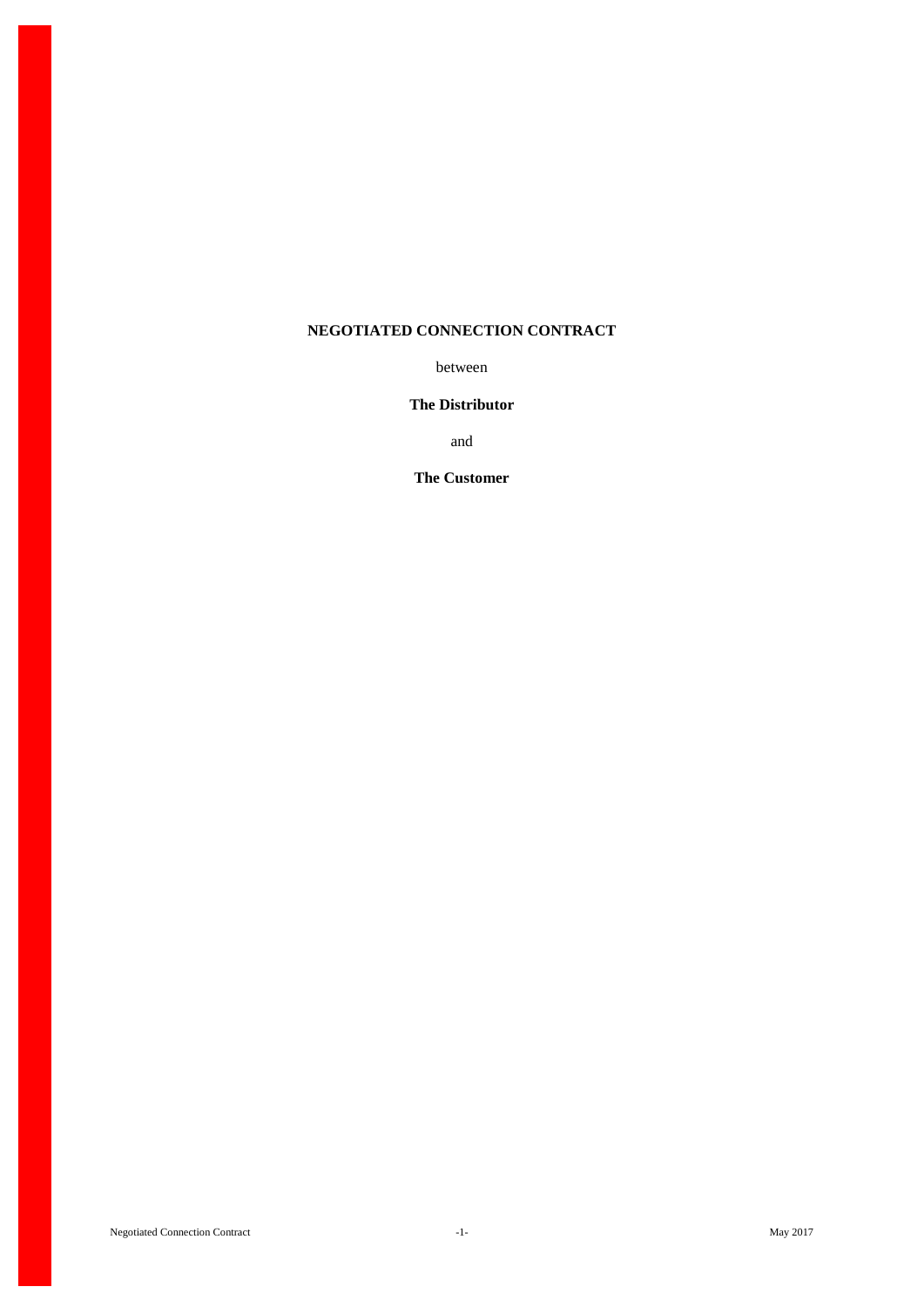## **NEGOTIATED CONNECTION CONTRACT**

**This Contract** is made

#### **Between**

**The Distributor** named item 1 of Schedule 1 of this Contract (the "Distributor"); and

**The Customer** named in item 1 of Schedule 1 of this Contract (the "Customer").

## **Recitals**

The Distributor has offered and the Customer has accepted the Distributor's offer to construct the Works or arrange the construction of the Works in accordance with this Contract. The offer is made on the basis of the least cost technically acceptable method of carrying out the Works.

## **OPERATIVE PROVISIONS**

## **1. DEFINITIONS & INTERPRETATIONS**

#### **1.1 Definitions**

In this Contract, unless a contrary intention appears:

| "AEMO"               | the<br>Australian Energy Market<br>means<br>Operator Limited ACN 072 010 327 and        |
|----------------------|-----------------------------------------------------------------------------------------|
|                      | includes any body which is the successor to                                             |
|                      | the administrative responsibilities of that                                             |
|                      | company.                                                                                |
| "Agreement for       | means an agreement for lease in favour of                                               |
| Lease"               | the Distributor in the form attached as                                                 |
|                      | Annexure A (if any).                                                                    |
| "Agreement to        | means an agreement to grant a registered                                                |
| Grant an             | easement in favour of the Distributor in the                                            |
| Easement"            | form attached as Annexure A (if any).                                                   |
| "Actual Electricity  | means the electricity consumption (MWh)                                                 |
| Consumption"         | measured at the Connection Point in each                                                |
|                      | SF Year:                                                                                |
| "Anticipated         | means the electricity consumption (MWh)                                                 |
| Electricity          | Distributor<br>estimates<br>will<br>that<br>the<br>he.                                  |
| Consumption"         | measured at the Connection Point in each                                                |
|                      | SF Year as specified in item 16 of Schedule<br>1:                                       |
|                      |                                                                                         |
|                      |                                                                                         |
| "Business Day"       | means a day that is not a Saturday, Sunday<br>or public holiday in Melbourne, Victoria. |
| "Charges"            | means the charges to be paid by the                                                     |
|                      | Customer in accordance with clause 5 and                                                |
|                      | specified in item 8 of Schedule 1, including                                            |
|                      | any additional charges as may be notified                                               |
|                      | by the Distributor in accordance with clause                                            |
|                      | 4.4 and clause 5.                                                                       |
| "Code"               | means any code, order, or other instrument                                              |
|                      | applying from time to time to the Victorian                                             |
|                      | region of the National Electricity Market,                                              |
|                      | whether pursuant to statute, an order or                                                |
|                      | certification of the ESC or otherwise.                                                  |
| "Commencement        | means the date this Contract is executed by                                             |
| Date"<br>"Completion | both parties.<br>means the date specified in item 13 of                                 |

| "Connection                         | means the point of supply specified in item                                               |
|-------------------------------------|-------------------------------------------------------------------------------------------|
| Point"<br>"Construction             | 12(b) of Schedule 1.<br>means the plans and instructions describing                       |
| Design"                             | the Works.                                                                                |
| "Construction                       | means the indicative timeframe for design                                                 |
| Program"                            | and construction of the Works prepared by                                                 |
|                                     | the Distributor in accordance with clause                                                 |
|                                     | 4.2 and as specified in item 13 of Schedule<br>1.                                         |
| "Customer's                         | means the person specified in item 11 of                                                  |
| Responsible                         | Schedule 1.                                                                               |
| Officer"                            |                                                                                           |
| ''Customer                          | means the works to be completed by the                                                    |
| Works"                              | Customer specified in item 15 of Schedule<br>1.                                           |
|                                     |                                                                                           |
| "Distributor's                      | means the person specified in item 10 of                                                  |
| Responsible                         | Schedule 1.                                                                               |
| Officer"<br>"Deemed                 |                                                                                           |
| <b>Distribution</b>                 | means the Distributor's Deemed Electricity<br>Distribution Contract under section 40A of  |
| Contract"                           | the Electricity Industry Act (Vic) 2000.                                                  |
| "Drawing"                           | means the conceptual design of the Works                                                  |
|                                     | (if any) set out in Schedule 2.                                                           |
| "Electricity<br><b>Distribution</b> | means the code of that name issued by the<br>ESC pursuant to the Electricity Industry Act |
| Code"                               | $(Vic)$ 2000.                                                                             |
| "Electricity Law"                   | means the Codes, the Electricity Industry                                                 |
|                                     | Act (Vic) 2000 and regulations under that                                                 |
|                                     | Act, the Electricity Safety Act (Vic) 1998<br>regulations under that Act,<br>and<br>the   |
|                                     | Essential Services Commission Act (Vic)                                                   |
|                                     | (2001) and regulations and determinations                                                 |
|                                     | under that Act, the National Electricity                                                  |
|                                     | (Victoria) Act (Vic) 2005 and the National                                                |
|                                     | Electricity Law, the Deemed Distribution<br>and<br>any other law,<br>Contract<br>statute, |
|                                     | regulation, proclamation, order in council,                                               |
|                                     | direction, tariff, guideline or standard which                                            |
|                                     | can be enforced by law or by a regulatory                                                 |
|                                     | authority against a participant in<br>the<br>Victorian region of the National Electricity |
|                                     | Market.                                                                                   |
| "Embedded                           | means a person that owns, controls or                                                     |
| Generator"                          | operates an embedded generating unit.                                                     |
| "ESC"                               | means the Essential Services Commission<br>under the Essential Services Commission        |
|                                     | Act (Vic) 2001, or any body which assumes                                                 |
|                                     | its functions.                                                                            |
| "Generator Deed"                    | means the generator deed between the                                                      |
|                                     | Distributor and the Customer which allows                                                 |
|                                     | the Customer to export electricity to the<br>Distributor's distribution system.           |
| "Land"                              | means the land specified in item 2 of                                                     |
|                                     | Schedule 1.                                                                               |
| ''Maximum                           | means the import/export rates specified in                                                |
| Capacity"<br>"Memorandum of         | item 4 of Schedule 1.                                                                     |
| Agreement"                          | means the agreement to grant an easement<br>in favour of the Distributor in the form      |
|                                     | attached as Annexure A (if any).                                                          |
| ''National                          | means the National Electricity Law which                                                  |
| <b>Electricity Law"</b>             | applies in Victoria as a result of the                                                    |
|                                     | operation of section 6 of the National<br>Electricity (Victoria) Act (Vic) 2005.          |
| "National                           | means the market for wholesale trading in                                                 |
| Electricity                         | electricity operated by AEMO under the                                                    |
|                                     |                                                                                           |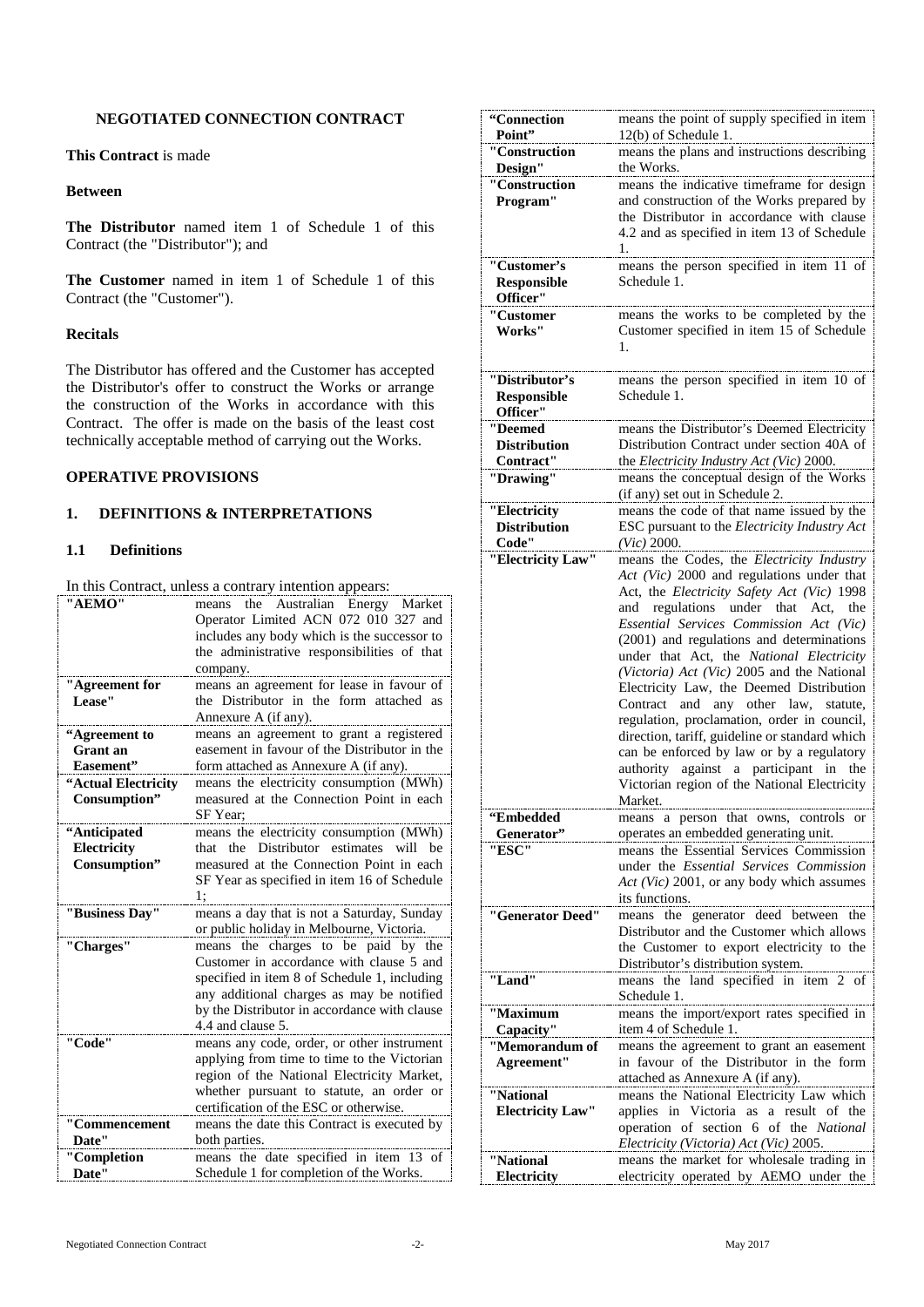| Market"            | National Electricity Law and the National                 |
|--------------------|-----------------------------------------------------------|
|                    | <b>Electricity Rules.</b>                                 |
| "National          | means the rules made under the National                   |
| Electricity        | Electricity Law.                                          |
| <b>Rules"</b>      |                                                           |
| "Premises"         | means the premises within the Land upon                   |
|                    | which the Works will be constructed.                      |
| "Registered        | favour of<br>easement<br>in<br>the<br>means<br>an         |
| Easement"          | Distributor<br>in<br>the<br>form<br>attached<br><b>as</b> |
|                    | Annexure A (if any).                                      |
| "Registered        | means the registered proprietor of the Land               |
| Proprietor"        | and if more than one, includes all registered             |
|                    | proprietors of the Land.                                  |
| "Security Fee"     | means the security fee specified in item 16               |
|                    | of Schedule 1, or such other security fee                 |
|                    | acceptable to Distributor, as required to be              |
|                    | paid by the Customer in accordance with                   |
|                    | this Contract.                                            |
| "SF Term"          | means a period of 5 years commencing on                   |
|                    | the Completion Date.                                      |
| "SF Year"          | means each 12 month period commencing                     |
|                    | Completion<br>Date<br>the<br>and<br>each<br>on            |
|                    | anniversary of the Completion Date.                       |
| "Shortfall"        | means the amount by which the Anticipated                 |
|                    | Electricity Consumption in any SF Year                    |
|                    | exceeds the Actual Electricity Consumption                |
|                    | in the same SF Year.                                      |
| "Special           | means the Special Conditions<br>(i f)<br>any)             |
| <b>Conditions"</b> | provided in item 14 of Schedule 1.                        |
| "Specification"    | means the details specified in item 3 of                  |
|                    | Schedule 1.                                               |
| "Start Date"       | specified<br>the<br>date<br>the<br>means<br>in            |
|                    | Construction Program for commencement                     |
|                    | of the Works.                                             |
| "Substation        | means a lease in favour of the Distributor in             |
| Lease"             | the form attached as Annexure A (if any).                 |
| "Term"             | has that meaning given to it in Clause 2.                 |
| "Works"            | means the works to be completed pursuant                  |
|                    | to this Contract specified in item 12(a) of               |
|                    | Schedule 1 and, if provided, as set out in                |
|                    | the Drawing, and any services supplied by                 |
|                    | the Distributor under this Contract.                      |

## **1.2 Interpretation**

#### (a) **General**

In this Contract (including the Recitals) unless a contrary intention appears:

- (i) the singular includes the plural and vice versa and reference to a gender includes other genders;
- (ii) a reference to any legislation or statutory instrument includes all regulations and amendments to that legislation or statutory instrument and any legislation passed in substitution for that legislation or statutory instrument or incorporating any of its provisions to the extent that they are incorporated;
- (iii) a reference to a party to this Contract includes its successors and permitted assigns;
- (iv) where a word or phrase is defined, its other grammatical forms of have a corresponding meaning;
- (v) a reference to a clause, schedule or annexure is a reference to a clause of or schedule or annexure to this Contract;
- (vi) a reference to any agreement or document includes that agreement or document as amended or replaced from time to time;
- (vii) the use of the word **includes** or **including** is not to be taken as limiting the meaning of the words preceding it;
- (viii) when a thing is required to be done (other than the payment of money) under this Contract on a day which is not a Business Day, the thing must be done and the money paid on the next Business Day; and
- (ix) no term or provision of this Contract is to be construed against a party on the basis that the Contract or the term in question was put forward or drafted by or on behalf of that party.

## (b) **Headings**

In this Contract headings are used for reference only and do not affect the construction of any provision in this Contract.

## (c) **Parties Bound**

This Contract binds and benefits each party and their respective successors, assigns and legal personal representatives.

If a party consists of more than one person, this Contract binds them jointly and each of them severally.

# <span id="page-2-0"></span>**2. TERM**

This Contract will commence on the Commencement Date and will continue until all of the obligations of the Customer and the Distributor under this Contract have been fulfilled or until terminated in accordance with this Contract.

## **3. CONDITIONS PRECEDENT**

Without prejudice to any rights the Distributor has under this Contract, the Distributor will not be required to perform any obligation under this Contract until the following conditions precedent have been satisfied: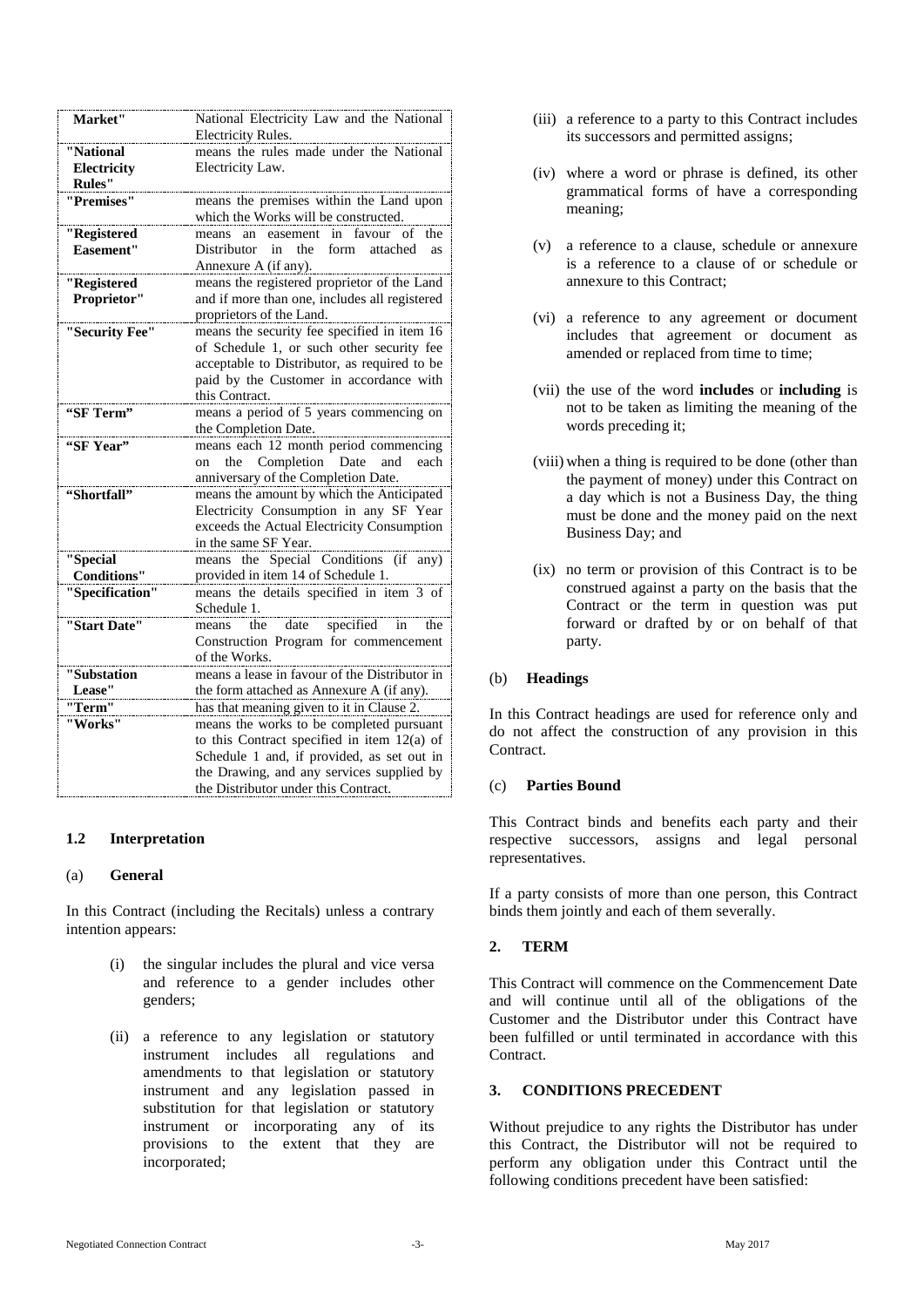- (a) the Customer obtaining and providing to the Distributor the written consent of the Registered Proprietor (or any other person whose consent is required) to enter upon and to perform the Works on the Land and the Premises, or if the Customer is the Registered Proprietor then the Customer providing such consent to the Distributor;
- (b) where a Substation Lease, a Registered Easement or Memorandum of Agreement is required by the Distributor, the Customer procuring the Registered Proprietor to enter into a legally effective Agreement for Lease, Agreement to Grant an Easement or Memorandum of Agreement, or if the Customer is the Registered Proprietor then the Customer entering into such agreements;
- (c) Charges have been paid by the Customer on or before the due date on the Distributor's invoice.

#### **4. WORKS**

#### **4.1 Nature of Works**

- (a) Details of:
	- (i) the Connection Point is set out in item 12(b) of Schedule 1;
	- (ii) the components of the distribution system which are used to provide the connection services, the additional equipment required to be installed on the Premises and allocation of responsibility for the Works is set out in item 12(a) of Schedule 1; and
	- (iii) any network extension or augmentation required for the purposes of the connection is set out in item 12(a) of Schedule 1.
- (b) The Distributor will provide information about the connection to the Customer as the Customer may reasonably request from time to time during the term.

#### **4.2 Construction Program**

- (a) The Distributor will prepare a Construction Program that includes a Start Date as well as a Completion Date.
- (b) The Distributor will use its reasonable endeavours to construct the Works in accordance with the Construction Program.
- (c) Subject to clause 4.4, the Distributor will use its reasonable endeavours to complete the Works by the Completion Date.

#### **4.3 Design and Construction of Works**

- (a) The Distributor will prepare the Construction Design which will be consistent with the Drawing (if provided).
- (b) Once the Construction Design has been completed, the Distributor will construct the Works on the least cost technically acceptable basis and in accordance with this Contract.
- (c) The Distributor may give the Customer a written notice requesting a variation to the Drawing (if provided) where:
	- (i) there is a physical condition on the Land or its near surrounds which differs from the physical conditions which should reasonably have been anticipated by the Distributor; or
	- (ii) land access rights such as a Registered Easement or Substation Lease, is required by the Distributor in respect of land that the Customer does not control, and Customer is unable to procure such land access rights in favour of the Distributor; or
	- (iii) any change to any relevant law comes into effect on or after the Commencement Date.
- (d) If, within 10 Business Days of the Customer receiving the notice under clause 4.3(c), the Customer does not accept the requested variation to the Drawing, either party may give written notice to terminate this Contract immediately. The Distributor will stop carrying out the Works during the 10 Business Days unless the Customer gives the Distributor a written request to continue the Works. The Completion Date will be automatically extended by the same number of Business Days during which the Distributor stops carrying out the Works.

#### **4.4 Variation to Construction Program and/or Charges**

- (a) Subject to clause 5.2(b), the Distributor may give the Customer a written notice requesting a variation to the Construction Program and/or the Charges if:
	- (i) it becomes apparent upon completion of the Construction Design that the Construction Program needs to be adjusted;
	- (ii) there is a physical condition on the Land or anywhere else where the Works are to be undertaken which differs from the physical conditions which should reasonably have been anticipated by the Distributor;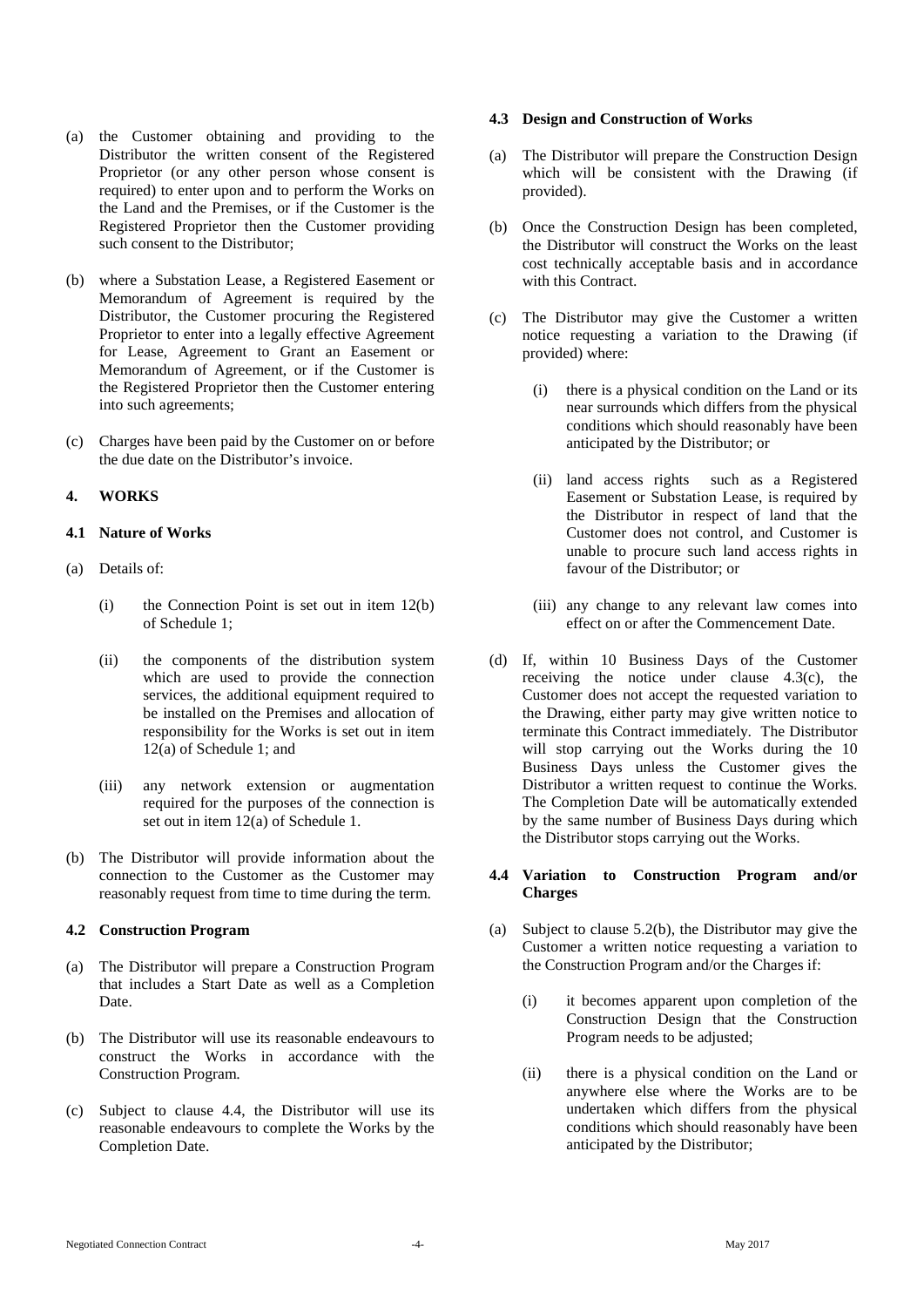- (iii) the Distributor defers the Works upon written request of the Customer;
- (iv) the Distributor forms a reasonable opinion that the Customer is unlikely to require connection of supply of electricity at the Land at the Completion Date;
- (v) the Distributor forms a reasonable opinion that an event beyond the control of the Distributor has interfered with construction of the Works;
- (vi) the Distributor forms a reasonable opinion that the Customer's instructions, or part thereof, on which the Works were based have altered;
- (vii) the Distributor forms a reasonable opinion that the Customer has not disclosed all necessary information to the Distributor for the proper design or construction of the Works;
- (viii) the obligations contained in clause 4.5 (Customer's Obligations) or clause 5.2 (Payment Obligations) have not been satisfied;
- (ix) necessary to comply with a plan of subdivision, or the *Road Management Act (Vic)* 2004 (or any regulations or *(Vic)* 2004 (or any regulations or determinations under that Act);
- (x) the Customer has accepted a variation to the Drawing pursuant to clause 4.3(c);
- (xi) the Customer causes any delay to the Works or has requested that Works be carried out in a way that does not meet the least cost technically acceptable basis of carrying out the Works;
- (xii) if any change to any relevant law comes into effect on or after the Commencement Date which causes the Distributor to incur more cost than otherwise would have been incurred in performing the Works;
- (xiii) no allowance or an insufficient allowance was made for the removal of rock, contaminated soil and/or contaminated water; or
- (xiv) any condition precedent specified in clause 3 has not been satisfied by the Customer on or before the Start Date.
- (b) The Distributor is not required to commence or continue with the Works if the Customer fails to comply with any of its obligations under this Contract, including payment of the Charges.
- (c) If, within 10 Business Days of the Customer receiving the notice under clause 4.4(a), the parties are not able to agree to the variation to the Construction Program and/or the Charges, either party may terminate this Contract immediately. Unless it is not reasonable to do so or the Customer requests otherwise, the Distributor will stop carrying out the Works during the 10 Business Days period. The Completion Date will be automatically extended by the same number of Business Days during which the Distributor stops carrying out the Works.
- (d) Where the Distributor requests a variation to the Construction Program pursuant to clause 4.4, the Distributor will use its reasonable endeavours to ensure the adjusted Construction Program allows the Works to be performed as soon as is reasonably possible by the Distributor after taking into consideration the Distributor's operational priorities and the date that the Customer requires connection of supply of electricity at the Connection Point.

#### **4.5 Customer's Obligations**

- (a) The Customer must at its cost:
	- (i) complete all Customer Works to the reasonable satisfaction of the Distributor;
	- (ii) obtain all necessary permits and all statutory approvals to enable the construction of the Works from the relevant responsible authorities unless otherwise specified to the contrary in item 6 of Schedule 1;
	- (iii) be responsible for reinstatement as required by any responsible authority unless otherwise specified in item 7 of Schedule 1;
	- (iv) at the time it applies for a connection service, have appropriate metering installed; and
	- (v) undertake all vegetation clearing to the reasonable satisfaction of the Distributor (including obtaining any permit or statutory approval necessary to clear any vegetation).
- (b) The Customer must ensure that the Land for the Works and the means of access to and egress from the Land for the Works are safe and without risk to health as required by the *Occupational Health and Safety Act (Vic)* 2004.
- (c) The Customer must provide enclosures to accommodate and secure the Distributor's and the Distributor's contractor's equipment on the Land and/or the Premises of a standard approved by the Distributor's Responsible Officer.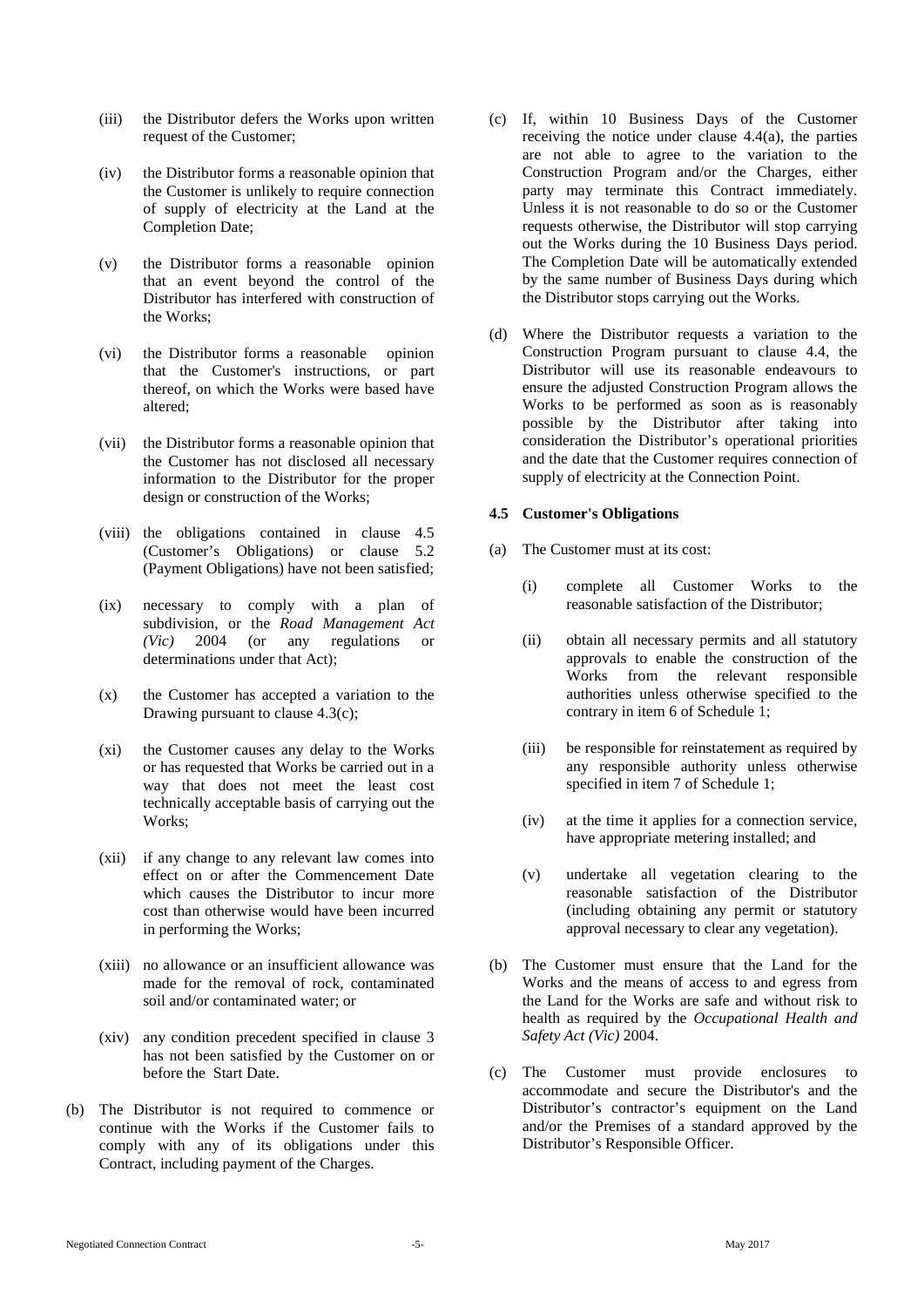- (d) The Customer must provide to the Distributor, its employees, agents and contractors, safe and unhindered access to the Land, including full vehicular access for construction vehicles and plant to the Land of a standard approved by the Distributor's Responsible Officer.
- (e) Where the Customer is responsible for obtaining a permit or statutory approval, the Customer must promptly provide satisfactory evidence of the permit or statutory approval to the Distributor. The Customer must complete to a standard required by the Distributor's Responsible Officer any Customer Works, vegetation or other clearing necessary for the Works to proceed.

#### **5. PAYMENT**

#### **5.1 Customer to Pay for Works**

In consideration of the Distributor constructing the Works, the Customer agrees to pay the Charges.

#### **5.2 Payment obligations**

- (a) The Customer must pay the Charges as a lump sum payment on or before the due date(s) specified in invoice(s) issued by the Distributor.
- (b) If, in the Distributor's reasonable opinion, there is reason for varying the Charges pursuant to clause 4.4 but it is not reasonable to stop construction of the Works and seek the Customer's prior written consent, the Distributor may give the Customer a written notice of variation of the Charges together with adequate particulars of such variation including the amount of the additional charges. For the avoidance of doubt, such reasons include circumstances where:
	- (i) no allowance was made for the removal of rock where rock was not discovered in trial holes but was discovered between boring holes once construction started and it is not reasonable to seek the Customer's prior written consent having regard to demobilisation costs and the timeframe to complete the Works under permit conditions,
	- (ii) no allowance or an insufficient allowance was made for the removal of contaminated soil and/or water; or
	- (iii) there is a physical condition on the Land or its near surrounds which differs from the physical conditions which should reasonably have been anticipated by the Distributor.
- (c) Where the Distributor gives a notice under clause 5.2(b), the additional charges will be a debt due and payable to the Distributor. The Customer must pay

the Distributor the additional charges as a lump sum on or before the due date specified in the Distributor's invoice.

#### **5.3 AEMO's fees and charges**

- (a) The Customer acknowledges that in respect of applications for generator connections in the National Electricity Market, the Charges calculated by the Distributor will include an estimate of fees and charges payable by the Customer to AEMO ("Estimated AEMO Fees") for assessing the application to connect.
- (b) If, at the Completion Date, the actual fees and charges charged by AEMO ("Actual AEMO Fees") is greater than the Estimated AEMO Fees, the Distributor will notify the Customer in writing of the shortfall (Actual AEMO Fees less Estimated AEMO Fees), which shortfall will be a debt due and payable to the Distributor. The Customer must pay the Distributor the shortfall as a lump sum payment on or before the due date specified in the Distributor's invoice.
- (c) If, at the Completion Date, the Actual AEMO Fees is less than the Estimated AEMO Fees, the Distributor will notify the Customer in writing of the excess (Estimated AEMO Fees less Actual AEMO Fees), and will give the Customer a refund of the excess.

## **5.4 Security Fee**

- (a) The Customer agrees to pay Distributor the Security Fee specified in item 16 of Schedule 1 within 30 days of the Commencement Date.
- (b) Subject to clause 5.4(d), the Distributor will hold the Security Fee for the SF Term.
- (c) If the Customer ceases to operate, the Distributor may in its absolute discretion retain the balance of any Security Fee held by Distributor.
- (d) Subject to clause 5.4(e) during the SF Term, if the Actual Electricity Consumption is equal to, or exceeds the Anticipated Electricity Consumption in a SF Year, the Distributor will within 30 Business Days of the expiry of the relevant SF Year, rebate to the Customer 20% of the Security Fee with interest. Interest is payable annually on the rebate amount plus any balance of the Security Fee held by the Distributor.
- (e) During the SF Term, if there is a Shortfall in a SF Year, the Distributor will reduce the rebate payable for the relevant SF Year by the Shortfall expressed as a percentage of the Anticipated Electricity Consumption. Interest is not payable on the amount of the reduction of any rebate.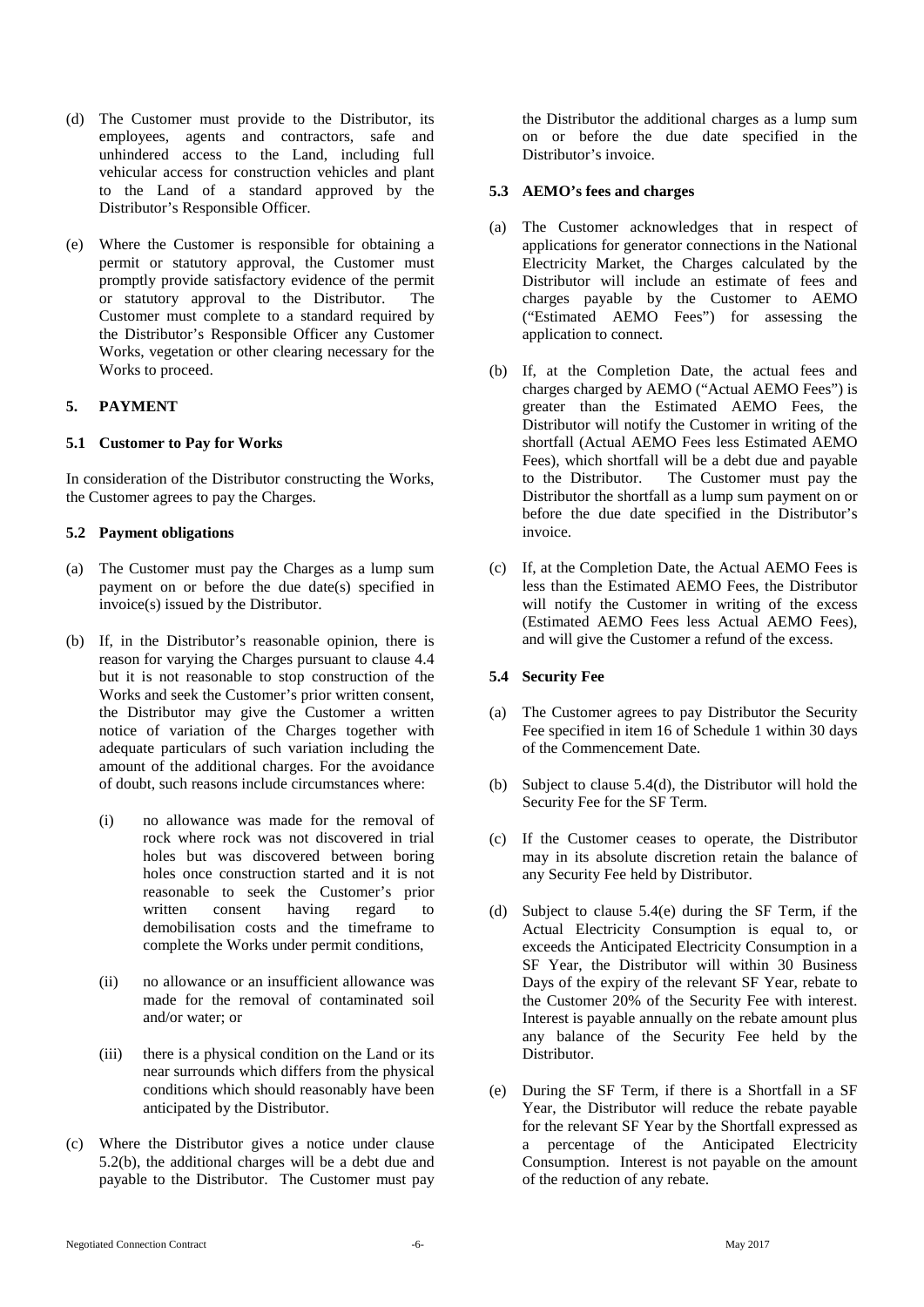The interest rate is based on the average monthly 90 day Bank Accepted Bill rate published by the Reserve Bank of Australia, less 0.25%, from the date Distributor receives the Security Fee.

## **6. GST PAYABLE**

- (a) All fees, charges and other amounts referred to in this Contract are exclusive of GST except where express provision is made to the contrary.
- (b) Subject to the Distributor providing the Customer with a tax invoice, the Customer must pay the fees, charges and other amounts including any GST payable.
- (c) A word or expression used in this clause which is defined in *A New Tax System (Goods and Services Tax) Act (Commonwealth)* 1999 has the same meaning in this clause.
- (d) If, after the Commencement Date, the GST rate changes (including to an effective rate of zero for any particular Supply) (the "New GST Rate"), the parties agree that Supplier may vary the GST inclusive price for any Supply made under this Contract that is attributable to a tax period on or after the commencement of the New GST Rate, to reflect the new amount of GST payable (if any).

# **7. LIABILITY AND INDEMNITY OF CUSTOMER**

The Customer hereby indemnifies and agrees to keep the Distributor indemnified against all claims, actions, demands, proceedings, liabilities, damages, amounts, costs and expenses (including legal costs and disbursements on a solicitor and own client basis) arising, paid, suffered or incurred by the Distributor (directly or indirectly) as a result of or in connection with a negligent act or omission by the Customer, or any breach or non-performance of any express or implied obligations of the Customer under this Contract, or any breach of or non-performance of an obligation imposed on the Customer by any law.

## **8. EXCLUSIONS AND LIMITATION OF LIABILITY OF THE DISTRIBUTOR**

- (a) Subject to clause 8(b), but notwithstanding any other provision of this Contract and except to the extent that liability cannot legally be limited or excluded:
	- (i) the Distributor's total liability for all events giving rise to liability on its part arising out of or in connection with this Contract will be limited to the lesser of the Charges or \$1,000,000 (one million dollars) in total aggregate;
- (ii) In no event will the Distributor be liable for any fines, penalties, liquidated sums that the Customer may be liable for under third party contracts, loss of use, contract, profit or revenue, production stoppage or replacement services, or for any indirect or consequential loss or damage;
- (iii) The limitation and exclusion of liability contained in this clause 8(a) will apply whether the liability claim is based on breach of contract, breach of warranty, breach of statute or regulation, tort, negligence, under an indemnity, strict liability, in equity or other legal theory.
- (b) the Distributor's liability for:
	- (i) personal injury or death;
	- (ii) fraud; or
	- (iii) wilful misconduct,

will be unlimited to the extent it is caused by the Distributor's acts or omissions.

#### **9. NOT A RETAIL OFFER OR DEEMED DISTRIBUTION CONTRACT**

- (a) This Contract does not in any way constitute an offer to the Customer to sell electricity to the Customer.
- (b) This Contract does not apply to the supply of electricity to the Premises. Those are matters that are dealt with in a separate contract which is the Deemed Electricity Distribution Contract.

## **10. CUSTOMER'S ONGOING OBLIGATIONS**

## **10.1 Customer Compliance**

- (a) The Customer must ensure that all electrical work in relation to the Customer's electrical installation is carried out by an appropriately licensed electrical contractor.
- (b) The Customer must comply with all its obligations under the Electricity Law, including the Electricity Distribution Code.
- (c) The Customer must comply with the "Victorian Electricity Distributors Service & Installation Rules" as amended from time to time. The Customer acknowledges that this is a reasonable requirement as contemplated by clause 2.6.1(d) of the Electricity Distribution Code.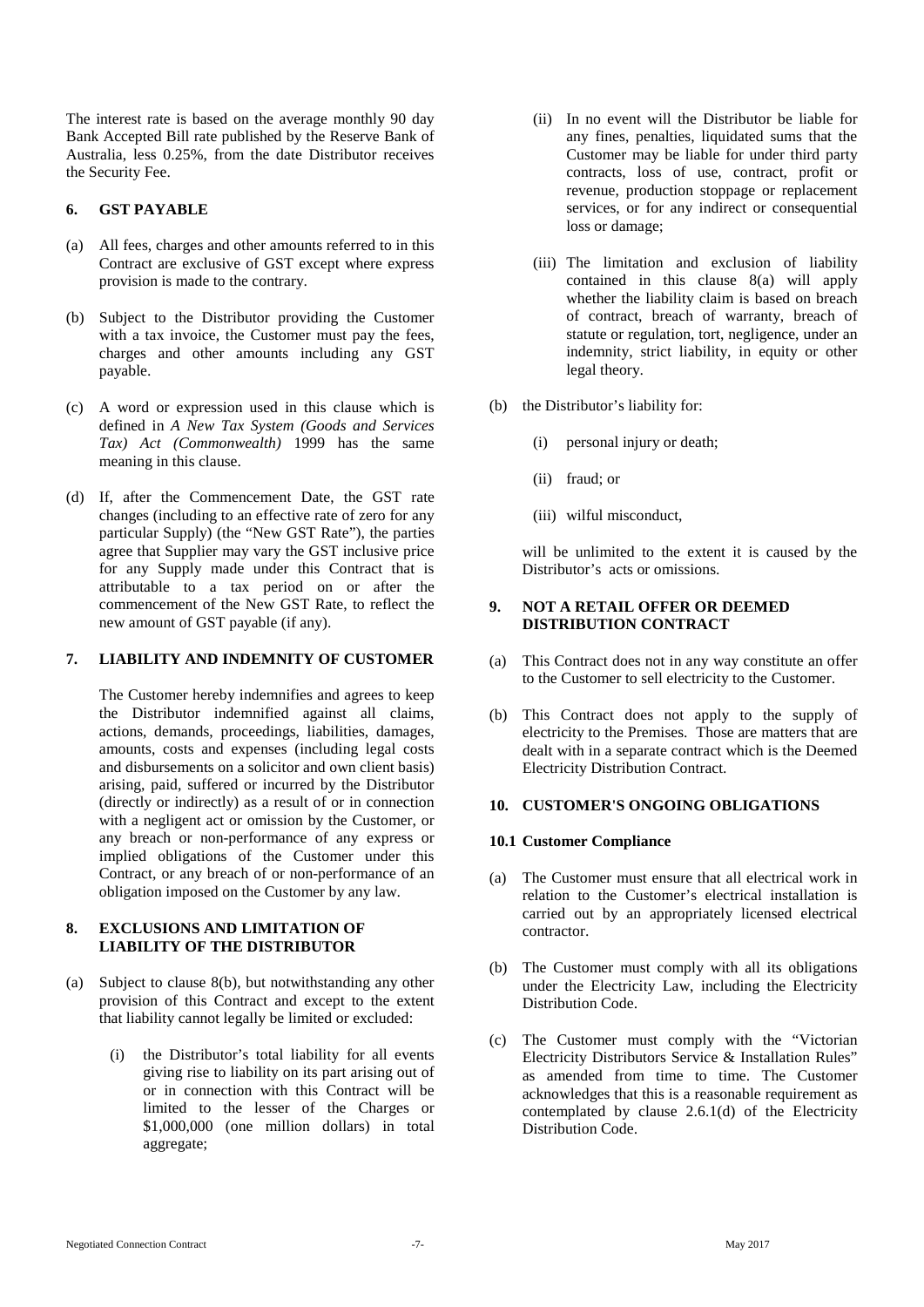#### **10.2 Ongoing Protection of Works**

The Customer must not interfere and must use its best endeavours not to allow interference with the Works on the Premises and must provide and maintain appropriate access to, accommodation and/or fencing for the Works and must maintain appropriate clearances from the Works.

## **10.3 Maximum Capacity**

- (a) Details of:
	- (i) the Maximum Capacity at the Connection Point is set out in item 4 of Schedule 1; and
	- (ii) the connection assets required at the Connection Point is set out in item 12(b) of Schedule 1.
- (b) The Customer must not take electricity, or where the Customer is an Embedded Generator, must not export electricity, at a rate exceeding the Maximum Capacity at the Connection Point, unless the Distributor's prior written approval is obtained. The Customer acknowledges that this is a reasonable requirement as contemplated by clause 2.6.1(d) of the Electricity Distribution Code.
- (c) If after the Works are completed, the Customer's maximum demand of electricity taken at the Premises over any 3 year period is less than 75% of the Customer's Maximum Capacity (Import), the Distributor may give the Customer a written notice of a lower Maximum Capacity that better reflects the Customer's actual electricity usage and demand.

#### **10.4 Connection Point**

The Customer must ensure that they take supply from the Connection Point at all times in accordance with the Specification. Where the Customer is an Embedded Generator, the Customer must not export electricity in excess of the export capacity in the Specification.

## **10.5 Sale of Land**

If the Customer transfers its interest in, or sells the whole or part of the Land to any person, the Customer must advise that person that:

- (a) they must not take electricity in excess of the Maximum Capacity and where the Customer is an Embedded Generator, the Customer must not export electricity in excess of the export capacity in the Specification;
- (b) they must ensure that the Connection Point is at all times in accordance with the Specification; and

(c) a supply of electricity may not be available if they take electricity, or where the Customer is an Embedded Generator, if they export electricity, in excess of the Maximum Capacity or if they do not ensure that the Connection Point is at all times in accordance with the Specification.

#### <span id="page-7-0"></span>**11. WORKS ARE PROPERTY OF THE DISTRIBUTOR**

- (a) Unless otherwise provided in this Contract, the Works will be, and will remain, the property of the Distributor. the Distributor may provide electricity supply to any person from the Works upon such terms and conditions as it thinks fit and may at any time after the termination of a connection to supply electricity remove the Works, or any part of the Works. The Distributor may alter, replace or The Distributor may alter, replace or otherwise deal with the Works at any time and in its absolute discretion.
- (b) Where the Distributor provides electricity supply to another person from the Works as contemplated by clause [11\(a\)](#page-7-0) ("Subsequent Electricity Supply") and provided that the Customer qualifies for the reimbursement under the published cost sharing protocol as set out in the Distributor's Connection Policy at the time of the Subsequent Electricity Supply, the Distributor may reimburse the Customer a proportion of the Charges determined in accordance with that protocol.

## **12. TERMINATION**

- (a) Either party may give written notice to terminate this Contract immediately:
	- (i) in accordance with clause  $4.3(c)$  (variation to Drawing);
	- (ii) in accordance with clause 4.4(c) (variation to Construction Program and/or Charges);
	- (iii) if the defaulting party fails to remedy a material breach within 10 Business Days of receiving written notice of the breach from the non-defaulting party; or
	- (iv) if the other party:
		- (A) commits an act of bankruptcy;
		- (B) is the subject of an application for winding up;
		- (C) calls a meeting of its creditors;
		- (D) has a receiver appointed over all or substantial part of its assets;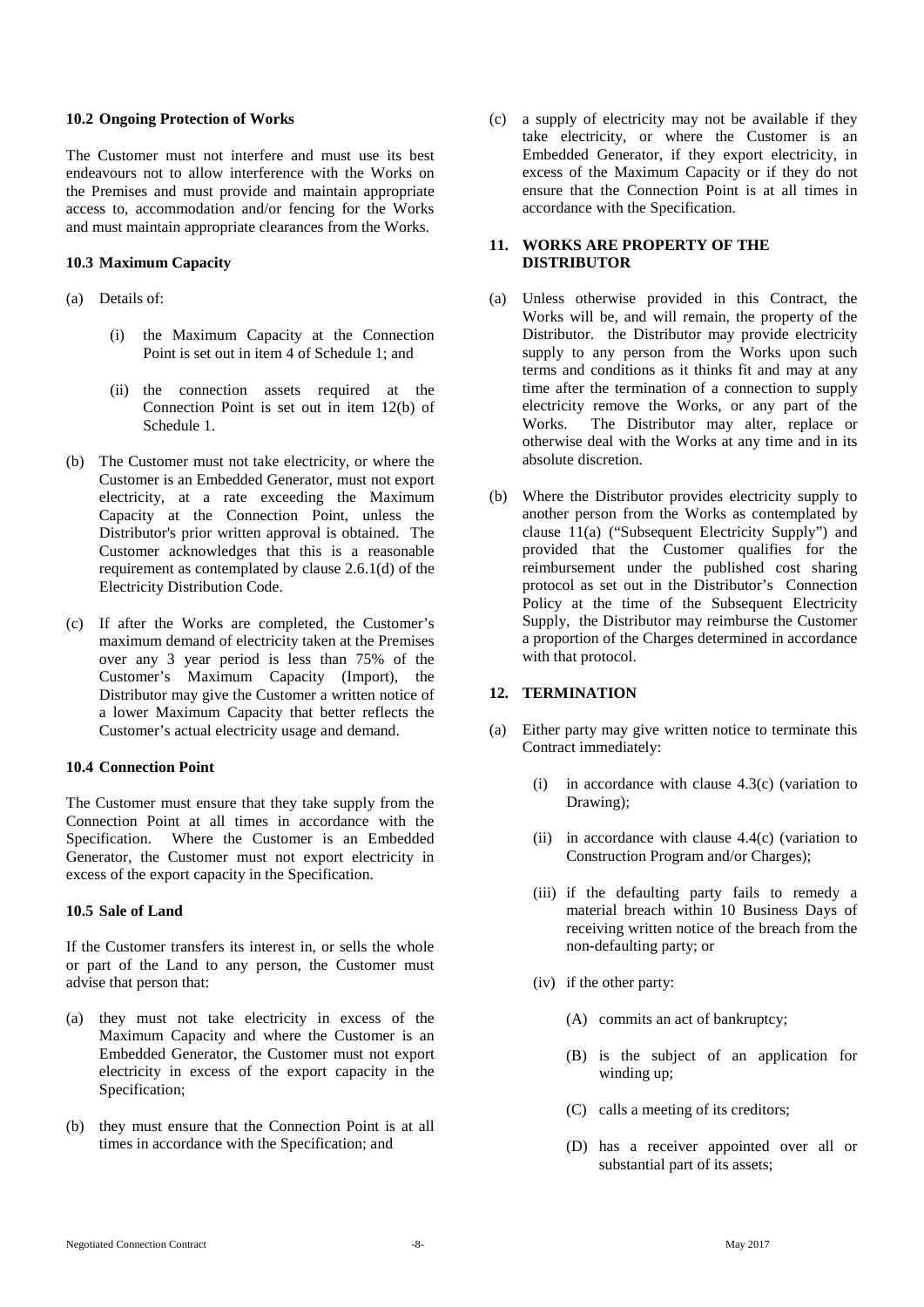- (E) passes a resolution for its winding up;
- (F) compounds with its creditors; or
- (G) evinces an intention to no longer perform its obligations under this Contract.
- (b) Clauses 5, 6, 7, 8, 10 and 13 will survive the termination of this Contract.
- (c) Where this Contract is terminated before the Distributor has completed the Works, the Distributor will reimburse to the Customer the Charges after deducting:
	- (i) charges for Works already carried out by the Distributor under this Contract up to the date of termination; and
	- (ii) in the case of termination by the Distributor for breach by the Customer, any other costs or losses incurred by the Distributor as a result of the termination.
- (d) Where this Contract is terminated before the Distributor has completed the Works and the Customer was not required to pay any Charges, The Distributor may invoice the Customer for:
	- (iii) charges for Works already carried out by the Distributor under this Contract up to the date of termination; and
	- (iv) in the case of termination by the Distributor for breach by the Customer, any other costs or losses incurred by the Distributor as a result of the termination.
- (e) Where the Customer has also executed a Generator Deed, termination of this Contract will be deemed to automatically terminate the Generator Deed and any other related contracts set out in the Schedule.

# **13. GENERAL**

## **13.1 Special Conditions**

Any Special Conditions set out in item 14 of Schedule 1 form part of this Contract. To the extent of any inconsistency between any of the Special Conditions and the rest of this Contract, the relevant Special Conditions will prevail.

## **13.2 Assignment**

(a) The Customer may assign its rights or transfer its obligations under this Contract with the prior written consent of the Distributor which will not be unreasonably withheld or delayed.

- (b) The Customer's request for the Distributor's consent to the proposed assignment or transfer must be in writing and provide details of the name and postal address of the proposed assignee or transferee (as the case requires), the premises of the proposed assignee or transferee (as the case requires) and any other details required by the Distributor.
- (c) The Distributor may assign its rights or transfer its obligations under this Contract in its absolute discretion. The Customer agrees to execute any reasonable document the Distributor may prepare to effect such assignment or transfer.

## **13.3 Governing Law and Jurisdiction**

The law of this Contract is the law of Victoria. The parties irrevocably and unconditionally submit themselves to the exclusive jurisdiction of the courts of Victoria or courts having jurisdiction in Victoria and of all courts competent to hear appeals from those courts. The parties waive any right to object to any proceedings being brought in those courts.

## **13.4 Waiver**

A party's failure or delay to exercise a power, right, authority, discretion or remedy does not operate as a waiver of that power, right, authority, discretion or remedy. The waiver of a breach of any of the provisions of this Contract or a power, right, authority, discretion or remedy under this Contract must be in writing and executed by the waiving party.

## **13.5 Notices**

- (a) A consent, approval or other communication (each a Notice) under this Contract by one party to the other party must be:
	- (i) in writing;
	- (ii) signed by or on behalf of an authorised person giving the Notice;
	- (iii) addressed to the person specified in item 11 of Schedule 1; and
	- (iv) provided in the following ways:
		- (A) delivered or posted to that party at the address for Notices specified in item 9 of Schedule 1; or
		- (B) emailed to that party at the email address as specified in item 9 of Schedule 1;
		- (C) and in each case, any other address notified by one party to the other party.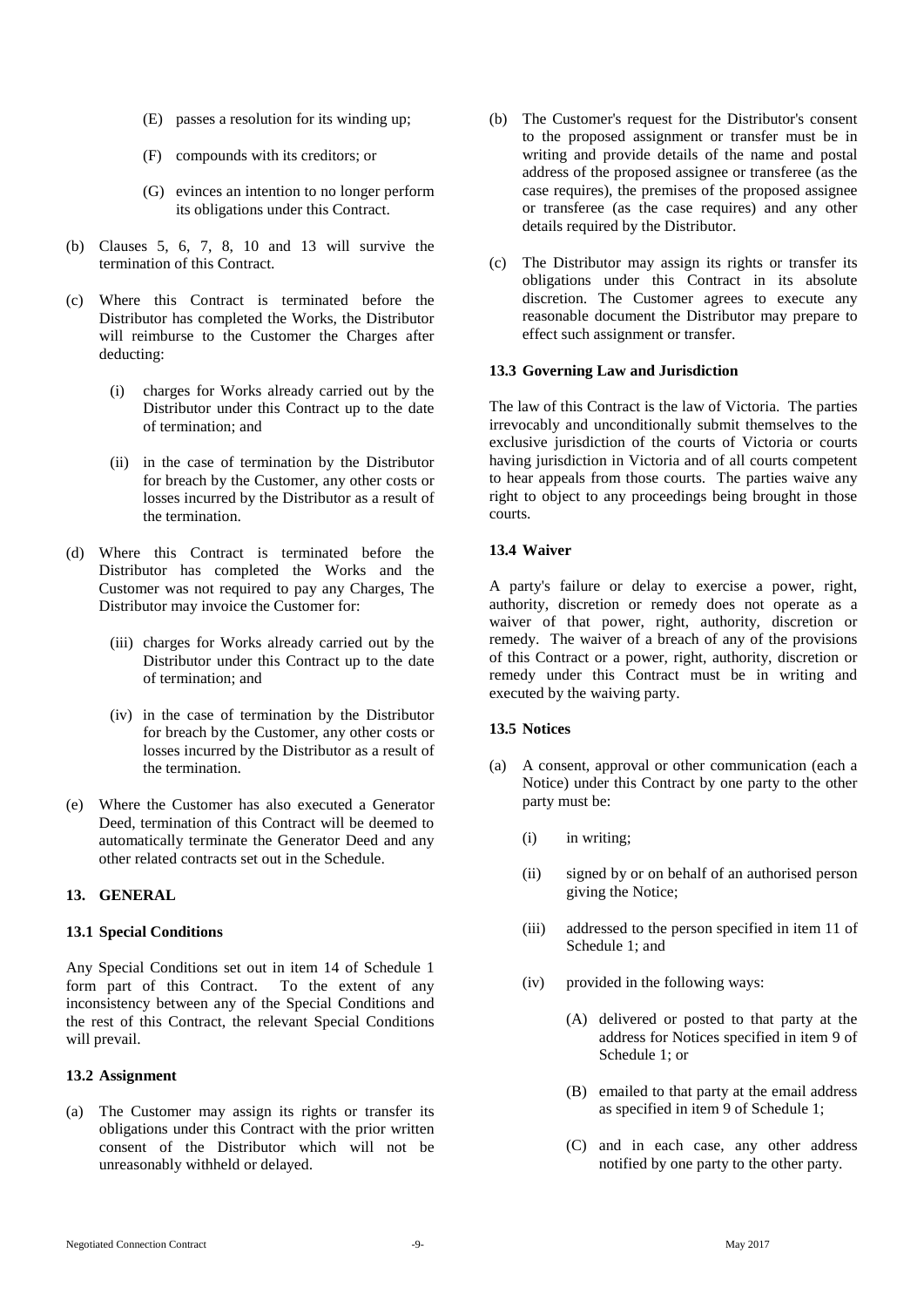- (b) A Notice given to a party in accordance with clause 13.5 is treated as having been received:
	- (i) if delivered to that party's address before 5.00 pm on a Business Day, on the day of delivery, otherwise on the next Business Day;
	- (ii) if sent by mail, on the second Business Day after posting;
	- (iii) if transmitted by email to a party where a transmission report is received by the sending party, at the time of that transmission but otherwise on the next Business Day.

## **13.6 Responsible Officer**

- (a) The Distributor's Responsible Officer, or a substitute nominated in writing by the Distributor, is authorised by the Distributor to undertake any action and bind the Distributor pursuant to, and for the purposes of this Contract.
- (b) Customer's Responsible Officer, or a substitute nominated in writing by the Customer, is authorised by the Customer to undertake any action and bind the Customer pursuant to, and for the purposes of this Contract.

## **13.7 Exclusion of Warranties**

To the fullest extent permitted by law, all statutory and implied warranties and terms are excluded in respect of the Works by the Distributor.

# **13.8 Variation**

The Parties may only vary this Contract by agreement in writing.

## **13.9 Entire Contract**

This Contract sets out all the terms agreed by the Parties and the Customer acknowledges that it has not relied on any representation, inducement, warranty or promise which is not contained in it.

## **13.10 Costs**

Each party must pay its own costs in relation to preparing, negotiating and executing this Contract and any document related to this Contract.

## **13.11 No Agency or Partnership**

No party is an agent, representative, partner or fiduciary of any other party by virtue of this Contract.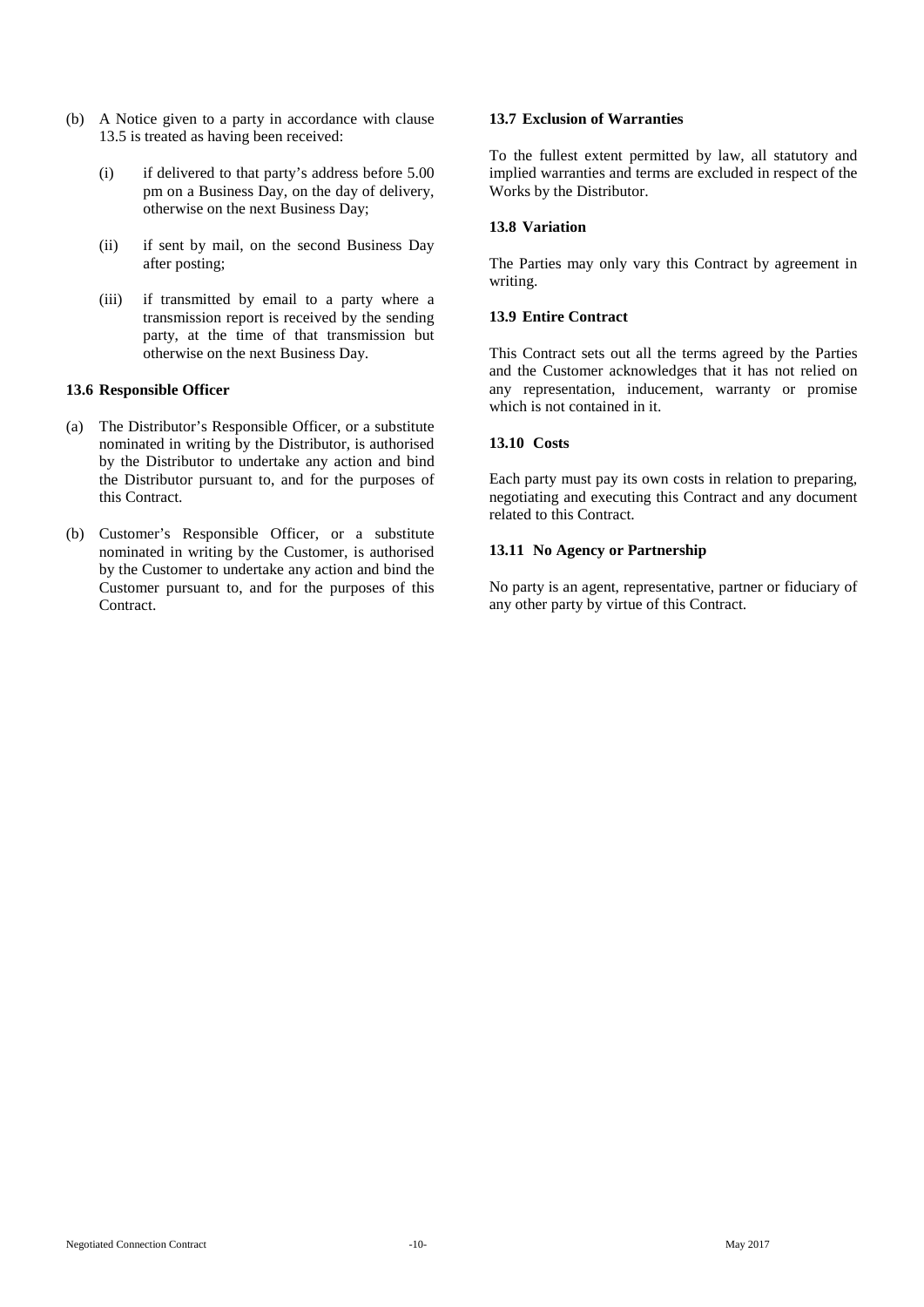# **EXECUTED** by the parties as a Contract

| Signature         | Witness Signature |
|-------------------|-------------------|
|                   |                   |
| <b>Print Name</b> | Print Name        |
|                   |                   |
| Position          |                   |
|                   |                   |

# For the **Distributor** by:

For the **Customer** by:

| Signature         | Witness Signature |
|-------------------|-------------------|
| <b>Print Name</b> | <b>Print Name</b> |
| Position          |                   |
|                   |                   |

«custreqnum» «house\_num1» «Street», «City1»

-11-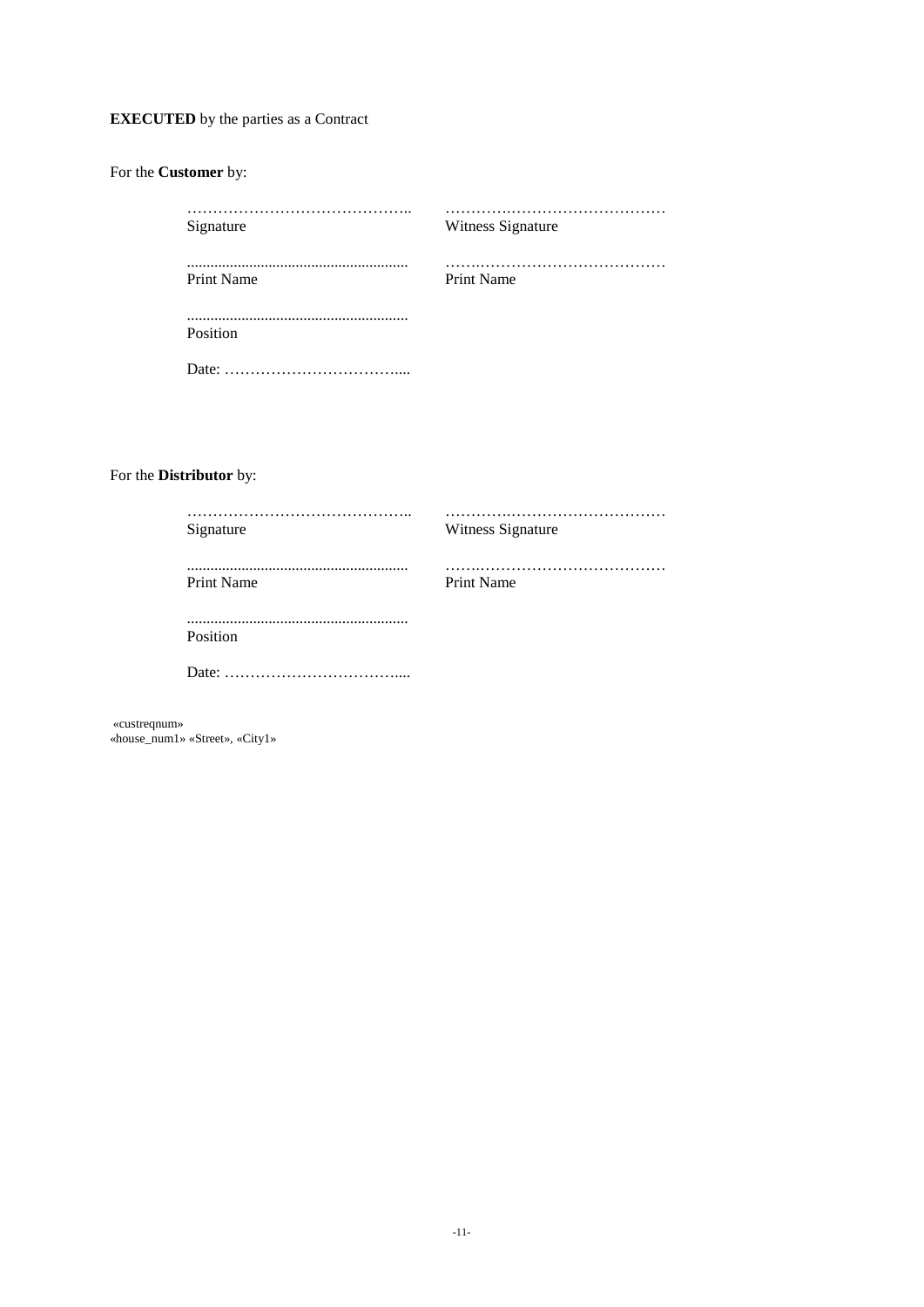# **Schedule 1 of Negotiated Connection Contract**

| 1. | <b>Parties To This Contract</b><br><b>The Distributor</b><br>Name & ABN of the Distributor:<br>Registered office address:<br>Postal address of the Distributor:<br><b>The Customer</b><br>ABN:<br>Registered office address:<br>Postal address of the Customer: | 40 Market Street, Melbourne, Victoria<br>Locked Bag 14090, Melbourne, Victoria, 8001                                                                                                                                                                 |
|----|-----------------------------------------------------------------------------------------------------------------------------------------------------------------------------------------------------------------------------------------------------------------|------------------------------------------------------------------------------------------------------------------------------------------------------------------------------------------------------------------------------------------------------|
|    | <b>The Customer</b><br>Address:<br>Postal address of the Customer:                                                                                                                                                                                              |                                                                                                                                                                                                                                                      |
| 2. | Land (clause 1.1):                                                                                                                                                                                                                                              | «House_Num1» «Street» «City1»                                                                                                                                                                                                                        |
| 3. | Specification (clause 1.1):                                                                                                                                                                                                                                     | Amps per phase                                                                                                                                                                                                                                       |
|    |                                                                                                                                                                                                                                                                 |                                                                                                                                                                                                                                                      |
| 4. | <b>Maximum Capacity (clause 10.3):</b><br>(a) Import of electricity:<br>Consisting of:                                                                                                                                                                          |                                                                                                                                                                                                                                                      |
|    |                                                                                                                                                                                                                                                                 |                                                                                                                                                                                                                                                      |
| 5. | Cost sharing protocol (clause 11(b)):                                                                                                                                                                                                                           | The Customer does not qualify for reimbursement under the cost<br>sharing protocol published by the Distributor from time to time.                                                                                                                   |
| 6. | Permits to be obtained by the Distributor (if applicable) (clause $4.5(a)(ii)$ ):                                                                                                                                                                               | The Distributor will obtain road opening permits required for the<br>Works.                                                                                                                                                                          |
| 7. | Reinstatement by the Distributor (if applicable) (clause $4.5(a)(iii)$ ):                                                                                                                                                                                       | The Works include provision for temporary and permanent<br>reinstatement of the Distributor's excavations as required.                                                                                                                               |
| 8. | Charges (clause 5):                                                                                                                                                                                                                                             | \$«CONTR»                                                                                                                                                                                                                                            |
| 9. | Notices (clause 13.5):<br>Addresses for Notices to be given under this Contract<br>will, until the addressee notifies the other party in<br>writing otherwise, be as follows:                                                                                   | <b>The Distributor</b><br>Contractual notices and written requests:<br>Locked Bag 14090<br>Melbourne VIC 8001<br>Telephone: 1800 771 434<br>Facsimile:<br>03 9683 5156<br>Email:<br><b>The Customer</b><br>Contractual notices and written requests: |
|    |                                                                                                                                                                                                                                                                 | Telephone: «telnr1»                                                                                                                                                                                                                                  |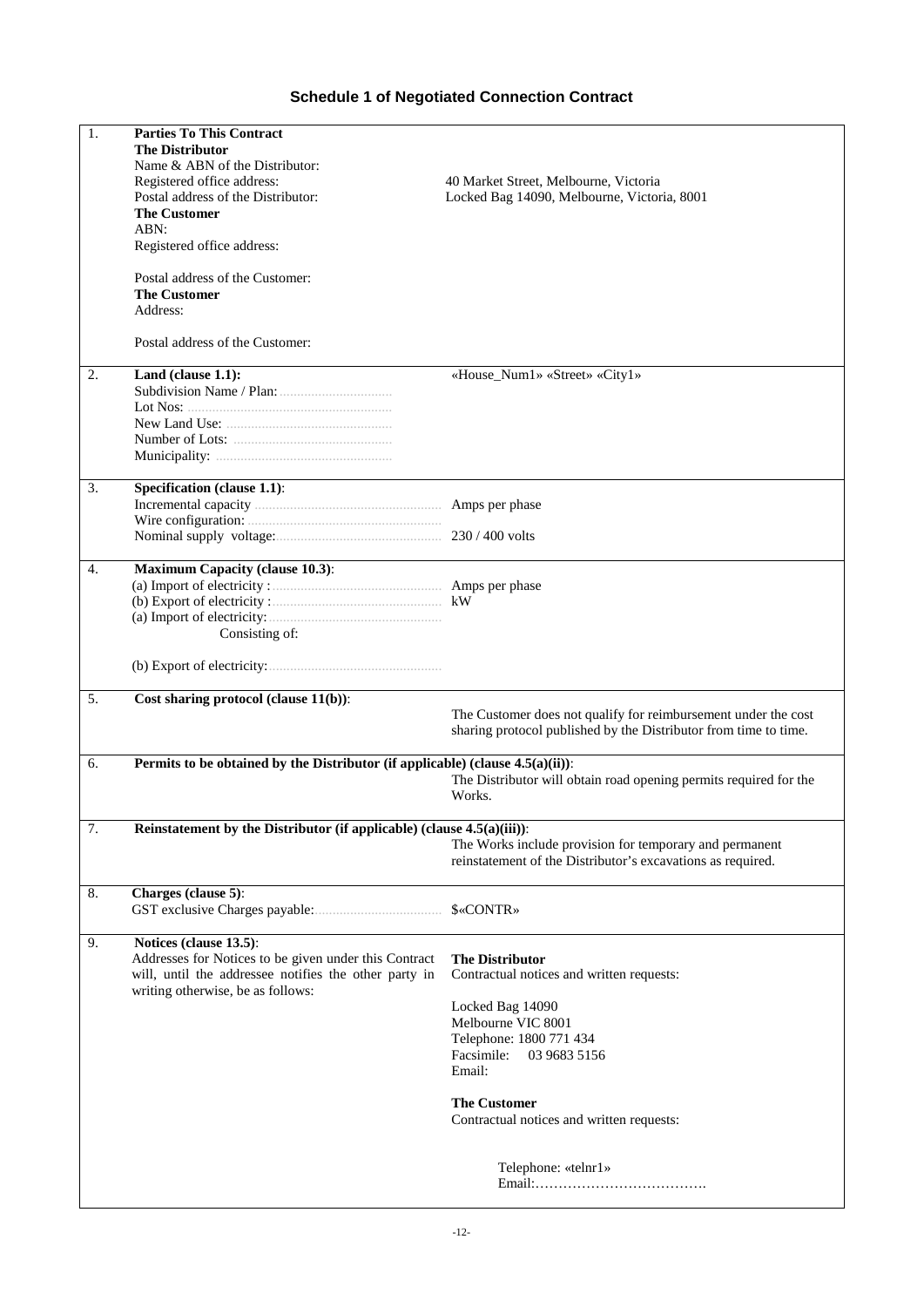|        | Address for Invoices (if different from above):         |
|--------|---------------------------------------------------------|
| 10.    | The Distributor's Responsible Officer (clause 13.6(a)): |
| 11.    | Customer's Responsible Officer (clause 13.6(b)):        |
| 12.(a) | <b>Description of Works (clause 1.1):</b>               |
| (b)    | <b>Connection Point (clause 1.1):</b><br>$\bullet$      |
| 13.    | Construction Program (clause $4.2(a)$ ):                |
| 14.    | <b>Special Conditions (clause 13.1):</b>                |
| 15.    | Customer Works (clause 4.5(a)):                         |
| 16.    | <b>Security Fee (clause 5.4):</b>                       |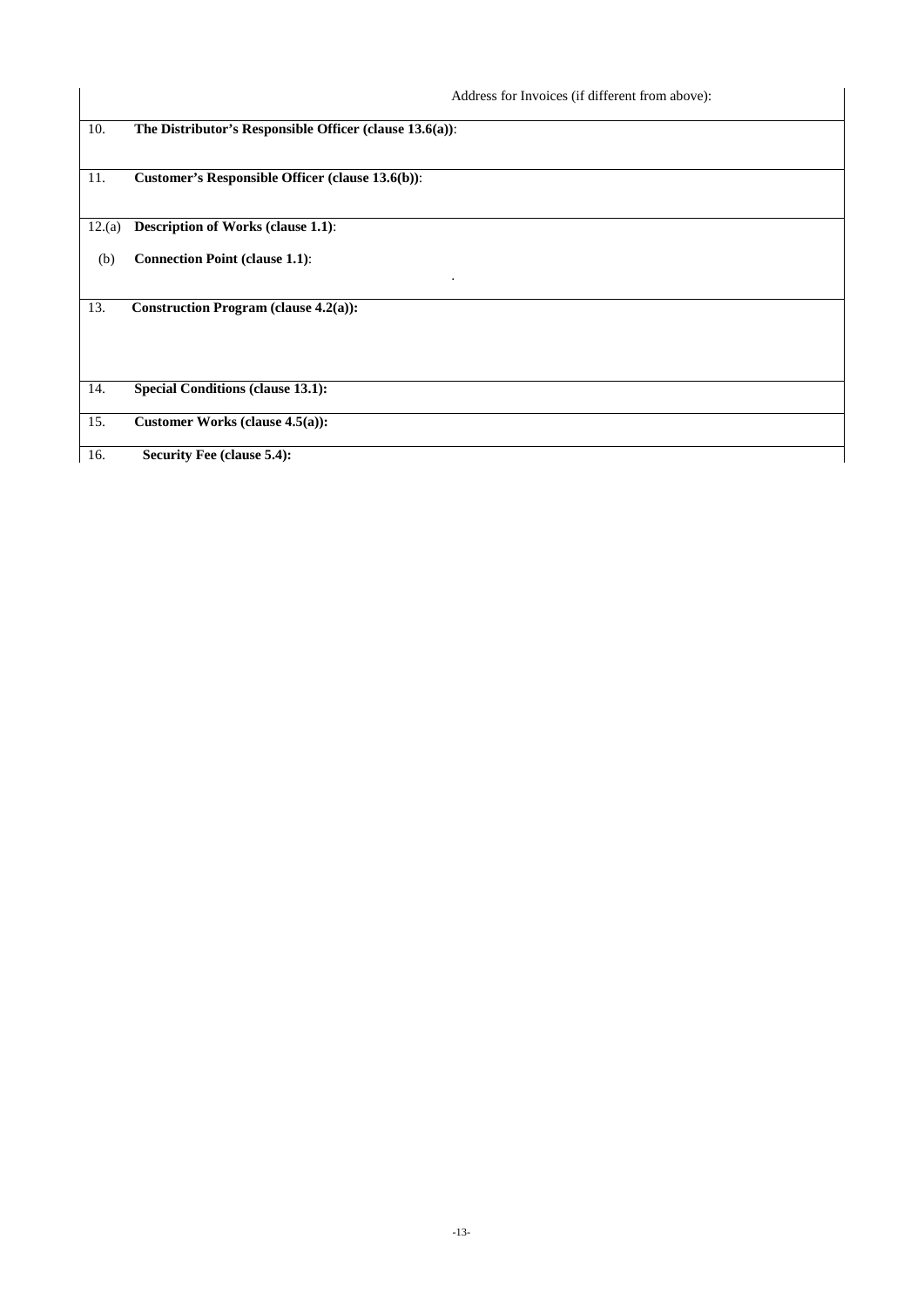# **Schedule 2**

**Drawing of the Works (Optional) – clause 1.1**